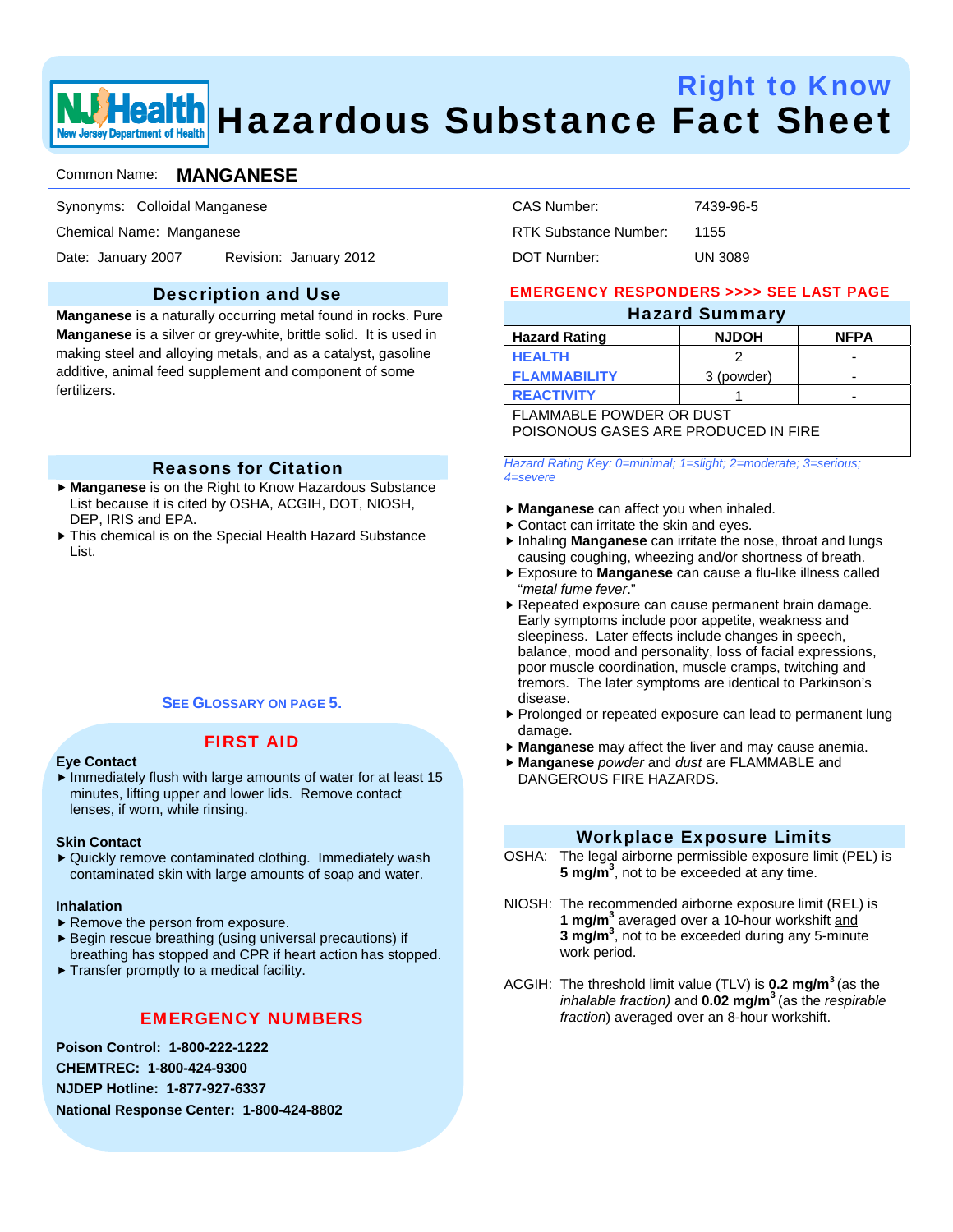### Determining Your Exposure

- Read the product manufacturer's Material Safety Data Sheet (MSDS) and the label to determine product ingredients and important safety and health information about the product mixture.
- $\blacktriangleright$  For each individual hazardous ingredient, read the New Jersey Department of Health Hazardous Substance Fact Sheet, available on the RTK website (www.nj.gov/health/eoh/rtkweb) or in your facility's RTK Central File or Hazard Communication Standard file.
- $\blacktriangleright$  You have a right to this information under the New Jersey Worker and Community Right to Know Act and the Public Employees Occupational Safety and Health (PEOSH) Act if you are a public worker in New Jersey, and under the federal Occupational Safety and Health Act (OSHA) if you are a private worker.
- ▶ The New Jersey Right to Know Act requires most employers to label chemicals in the workplace and requires public employers to provide their employees with information concerning chemical hazards and controls. The federal OSHA Hazard Communication Standard (29 CFR 1910.1200) and the PEOSH Hazard Communication Standard (N.J.A.C. 12:100-7) require employers to provide similar information and training to their employees.

This Fact Sheet is a summary of available information regarding the health hazards that may result from exposure. Duration of exposure, concentration of the substance and other factors will affect your susceptibility to any of the potential effects described below.

#### Health Hazard Information

#### **Acute Health Effects**

The following acute (short-term) health effects may occur immediately or shortly after exposure to **Manganese**:

- $\triangleright$  Contact can irritate the skin and eves.
- **F** Inhaling **Manganese** can irritate the nose, throat and lungs causing coughing, wheezing and/or shortness of breath.
- f Exposure to **Manganese** can cause *"metal fume fever."* This is a flu-like illness with symptoms of metallic taste in the mouth, headache, fever and chills, aches, chest tightness and cough. The symptoms may be delayed for several hours after exposure and usually last for a day or two.

#### **Chronic Health Effects**

The following chronic (long-term) health effects can occur at some time after exposure to **Manganese** and can last for months or years:

#### *Cancer Hazard*

f While **Manganese** has been tested, it is not classifiable as to its potential to cause cancer.

#### *Reproductive Hazard*

**Manganese** may damage the testes (male reproductive glands) and may decrease fertility in males.

#### *Other Effects*

- Repeated exposure can cause permanent brain damage. Early symptoms include poor appetite, weakness and sleepiness. Later effects include changes in speech, balance, mood and personality, loss of facial expressions, poor muscle coordination, muscle cramps, twitching and tremors. The later symptoms are identical to Parkinson's disease.
- **Prolonged or repeated exposure can lead to permanent lung** damage.
- **Manganese** may affect the liver and may cause anemia.

#### Medical

#### **Medical Testing**

For frequent or potentially high exposure (half the TLV or greater), the following are recommended before beginning work and at regular times after that:

- $\blacktriangleright$  Exam of the nervous system
- $\blacktriangleright$  Chest x-ray and lung function tests

If symptoms develop or overexposure is suspected, the following are recommended:

- $\blacktriangleright$  Liver function tests
- $\blacktriangleright$  Complete blood count
- $\blacktriangleright$  Evaluate for brain effects such as changes in memory, concentration, sleeping patterns and mood (especially irritability and social withdrawal), as well as for headaches and fatigue. Consider evaluations of the cerebellar, autonomic and peripheral nervous systems. Positive and borderline individuals should be referred for neuropsychological testing.

Any evaluation should include a careful history of past and present symptoms with an exam. Medical tests that look for damage already done are not a substitute for controlling exposure.

You have a legal right to request copies of your medical testing under the OSHA Access to Employee Exposure and Medical Records Standard (29 CFR 1910.1020).

#### **Mixed Exposures**

- ▶ Smoking can cause heart disease, lung cancer, emphysema, and other respiratory problems. It may worsen respiratory conditions caused by chemical exposure. Even if you have smoked for a long time, stopping now will reduce your risk of developing health problems.
- $\blacktriangleright$  More than light alcohol consumption can cause liver damage. Drinking alcohol may increase the liver damage caused by **Manganese**.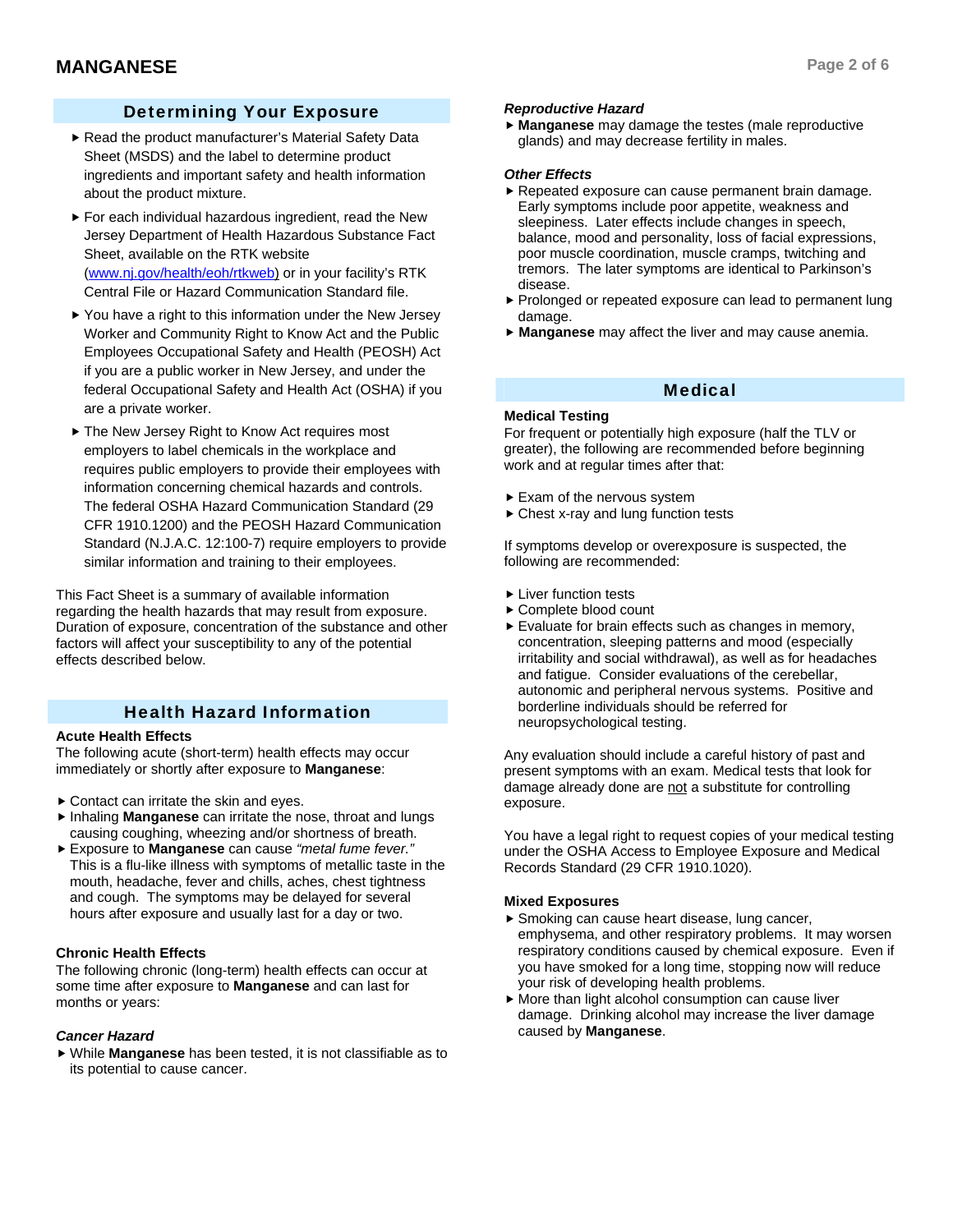### **MANGANESE** Page 3 of 6

Very toxic chemicals, or those that are reproductive hazards or sensitizers, require expert advice on control measures if a less toxic chemical cannot be substituted. Control measures include: (1) enclosing chemical processes for severely irritating and corrosive chemicals, (2) using local exhaust ventilation for chemicals that may be harmful with a single exposure, and (3) using general ventilation to control exposures to skin and eye irritants. For further information on workplace controls, consult the NIOSH document on Control Banding at www.cdc.gov/niosh/topics/ctrlbanding/.

The following work practices are also recommended:

- $\blacktriangleright$  Label process containers.
- $\blacktriangleright$  Provide employees with hazard information and training.
- $\blacktriangleright$  Monitor airborne chemical concentrations.
- $\blacktriangleright$  Use engineering controls if concentrations exceed recommended exposure levels.
- $\blacktriangleright$  Provide eye wash fountains and emergency showers.
- $\blacktriangleright$  Wash or shower if skin comes in contact with a hazardous material.
- $\blacktriangleright$  Always wash at the end of the workshift.
- $\triangleright$  Change into clean clothing if clothing becomes contaminated.
- $\triangleright$  Do not take contaminated clothing home.
- $\triangleright$  Get special training to wash contaminated clothing.
- $\triangleright$  Do not eat, smoke, or drink in areas where chemicals are being handled, processed or stored.
- $\blacktriangleright$  Wash hands carefully before eating, smoking, drinking, applying cosmetics or using the toilet.

In addition, the following may be useful or required:

- f Before entering a confined space where **Manganese** *powder* and *dust* may be present, check to make sure that an explosive concentration does not exist.
- ► Use a vacuum or a wet method to reduce dust during cleanup. DO NOT DRY SWEEP.

### Personal Protective Equipment

The OSHA Personal Protective Equipment Standard (29 CFR 1910.132) requires employers to determine the appropriate personal protective equipment for each hazard and to train employees on how and when to use protective equipment.

The following recommendations are only guidelines and may not apply to every situation.

#### **Gloves and Clothing**

- ▶ Avoid skin contact with **Manganese**. Wear personal protective equipment made from material that can not be permeated or degraded by this substance. Safety equipment suppliers and manufacturers can provide recommendations on the most protective glove and clothing material for your operation.
- $\blacktriangleright$  The recommended glove materials for **Manganese** are Nitrile and Neoprene.
- $\blacktriangleright$  The recommended protective clothing material for **Manganese** is Tyvek®, or the equivalent.

 $\blacktriangleright$  All protective clothing (suits, gloves, footwear, headgear) should be clean, available each day, and put on before work.

#### **Eye Protection**

 $\blacktriangleright$  Wear direct vent goggles when airborne particles or dust are present.

#### **Respiratory Protection**

*Improper use of respirators is dangerous.* Respirators should only be used if the employer has implemented a written program that takes into account workplace conditions, requirements for worker training, respirator fit testing, and medical exams, as described in the OSHA Respiratory Protection Standard (29 CFR 1910.134). **Only NIOSH approved respirators should be used.** 

- ▶ Where the potential exists for exposure over **0.02 mg/m<sup>3</sup>** (as the *respirable fraction)* or **0.2 mg/m3** (as the *inhalable fraction),* use a negative pressure, air-purifying, particulate filter respirator with an N, R or P95 filter. More protection is provided by a full facepiece respirator than by a half-mask respirator, and even greater protection is provided by a powered-air purifying respirator.
- $\blacktriangleright$  Leave the area immediately if (1) while wearing a filter or cartridge respirator you can smell, taste, or otherwise detect **Manganese**, (2) while wearing particulate filters abnormal resistance to breathing is experienced, or (3) eye irritation occurs while wearing a full facepiece respirator. Check to make sure the respirator-to-face seal is still good. If it is, replace the filter or cartridge. If the seal is no longer good, you may need a new respirator.
- **Exercise Consider all potential sources of exposure in your workplace.** You may need a combination of filters, prefilters or cartridges to protect against different forms of a chemical (such as vapor and mist) or against a mixture of chemicals.
- $\blacktriangleright$  Where the potential for high exposure exists, use a suppliedair respirator with a full facepiece operated in a pressuredemand or other positive-pressure mode. For increased protection use in combination with an auxiliary self-contained breathing apparatus or an emergency escape air cylinder.
- ► Exposure to **500 mg/m<sup>3</sup>** is immediately dangerous to life and health. If the possibility of exposure above **500 mg/m3** exists, use a self-contained breathing apparatus with a full facepiece operated in a pressure-demand or other positivepressure mode equipped with an emergency escape air cylinder.

#### Fire Hazards

If employees are expected to fight fires, they must be trained and equipped as stated in the OSHA Fire Brigades Standard (29 CFR 1910.156).

- f **Manganese** *powder* and *dust* are FLAMMABLE and DANGEROUS FIRE HAZARDS.
- $\blacktriangleright$  Use sand or dry chemicals appropriate for extinguishing metal fires.
- ▶ POISONOUS GASES ARE PRODUCED IN FIRE, including *Manganese Oxides*.
- **Manganese** *powder* and *dust* may form an ignitable vapor/air mixture in closed tanks or containers.
- $\blacktriangleright$  Use water spray to keep fire-exposed containers cool.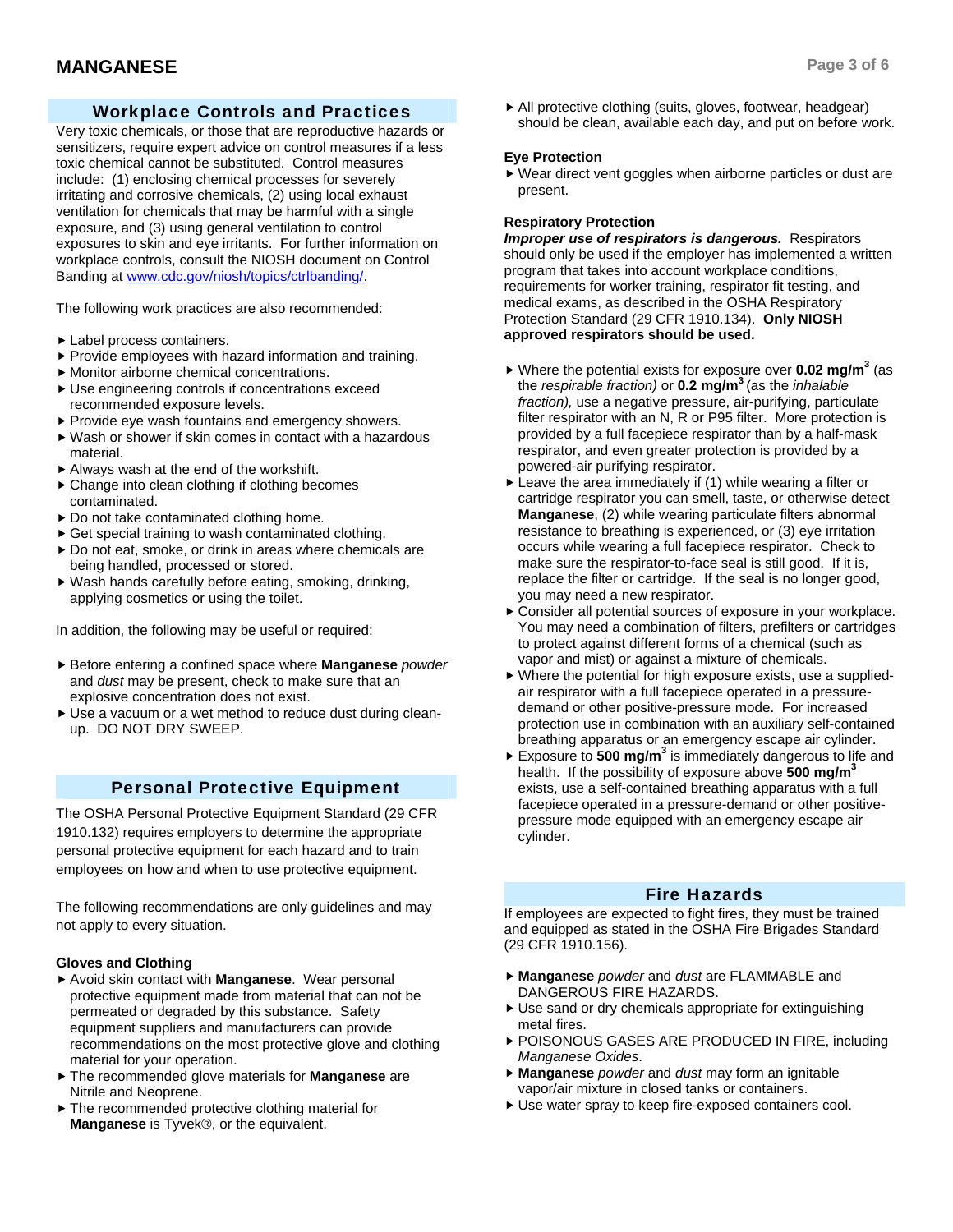#### Spills and Emergencies

If employees are required to clean-up spills, they must be properly trained and equipped. The OSHA Hazardous Waste Operations and Emergency Response Standard (29 CFR 1910.120) may apply.

If **Manganese** is spilled, take the following steps:

- $\blacktriangleright$  Evacuate personnel and secure and control entrance to the area.
- $\blacktriangleright$  Eliminate all ignition sources.
- $\blacktriangleright$  Collect powdered material in the most convenient and safe manner and place into sealed containers for disposal.
- $\blacktriangleright$  Ventilate and wash area after clean-up is complete.
- ▶ DO NOT wash into sewer.
- $\blacktriangleright$  It may be necessary to contain and dispose of **Manganese** as a HAZARDOUS WASTE. Contact your state Department of Environmental Protection (DEP) or your regional office of the federal Environmental Protection Agency (EPA) for specific recommendations.

#### Handling and Storage

Prior to working with **Manganese** you should be trained on its proper handling and storage.

- f *Finely divided* **Manganese** *dust* can ignite spontaneously in AIR.
- **Manganese** reacts with STRONG ACIDS (such as HYDROCHLORIC, SULFURIC and NITRIC), and slowly with WATER or STEAM, to produce flammable and explosive *Hydrogen gas*.
- **Manganese** may react with OXIDIZING AGENTS (such as PERCHLORATES, PEROXIDES, PERMANGANATES, CHLORATES, NITRATES, CHLORINE, BROMINE and FLUORINE); NITROGEN DIOXIDE; PHOSPHORUS; and SULFUR DIOXIDE to cause ignition and/or violent decomposition.
- $\triangleright$  Store in tightly closed containers in a cool, well-ventilated area away from WATER and MOISTURE.
- $\triangleright$  Sources of ignition, such as smoking and open flames, are prohibited where **Manganese** *powder* is used, handled, or stored.
- f Ground and bond containers when transferring **Manganese** *powder*.
- $\blacktriangleright$  Use only non-sparking tools and equipment, especially when opening and closing containers of **Manganese** *powder*.

## Occupational Health Information Resources

The New Jersey Department of Health offers multiple services in occupational health. These services include providing informational resources, educational materials, public presentations, and industrial hygiene and medical investigations and evaluations.

#### **For more information, please contact:**

 New Jersey Department of Health & Senior Services Right to Know Program PO Box 368 Trenton, NJ 08625-0368 Phone: 609-984-2202 Fax: 609-984-7407 E-mail: rtk@doh.state.nj.us Web address: http://www.nj.gov/health/eoh/rtkweb

*The Right to Know Hazardous Substance Fact Sheets are not intended to be copied and sold for commercial purposes.*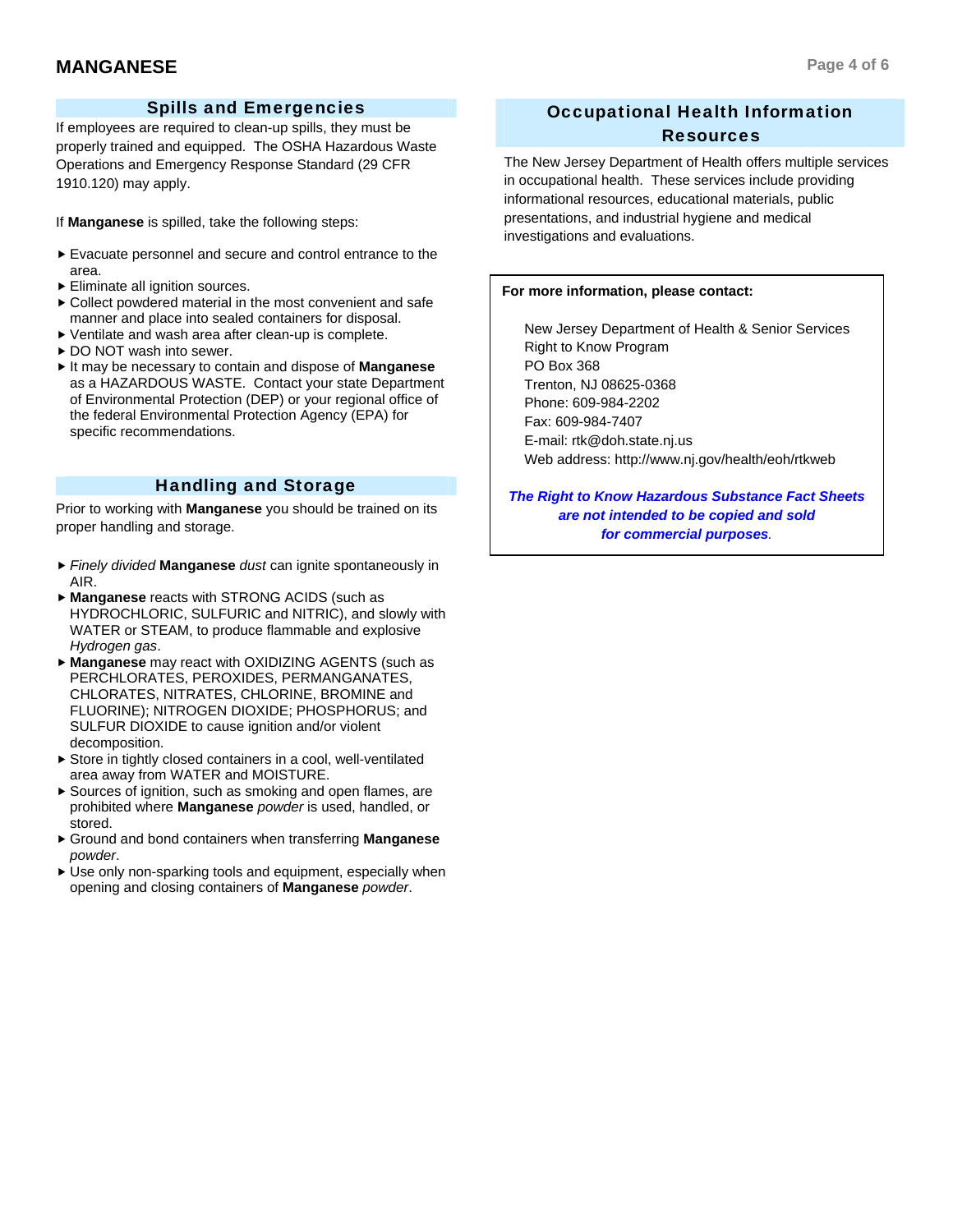### **MANGANESE** Page 5 of 6

#### **GLOSSARY**

**ACGIH** is the American Conference of Governmental Industrial Hygienists. They publish guidelines called Threshold Limit Values (TLVs) for exposure to workplace chemicals.

**Acute Exposure Guideline Levels** (AEGLs) are established by the EPA. They describe the risk to humans resulting from once-in-a lifetime, or rare, exposure to airborne chemicals.

**Boiling point** is the temperature at which a substance can change its physical state from a liquid to a gas.

A **carcinogen** is a substance that causes cancer.

The **CAS number** is unique, identifying number, assigned by the Chemical Abstracts Service, to a specific chemical.

**CFR** is the Code of Federal Regulations, which are the regulations of the United States government.

A **combustible** substance is a solid, liquid or gas that will burn.

A **corrosive** substance is a gas, liquid or solid that causes destruction of human skin or severe corrosion of containers.

The **critical temperature** is the temperature above which a gas cannot be liquefied, regardless of the pressure applied.

**DEP** is the New Jersey Department of Environmental Protection.

**DOT** is the Department of Transportation, the federal agency that regulates the transportation of chemicals.

**EPA** is the Environmental Protection Agency, the federal agency responsible for regulating environmental hazards.

**ERG** is the Emergency Response Guidebook. It is a guide for emergency responders for transportation emergencies involving hazardous substances.

**Emergency Response Planning Guideline** (ERPG) values provide estimates of concentration ranges where one reasonably might anticipate observing adverse effects.

A **fetus** is an unborn human or animal.

A **flammable** substance is a solid, liquid, vapor or gas that will ignite easily and burn rapidly.

The **flash point** is the temperature at which a liquid or solid gives off vapor that can form a flammable mixture with air.

**IARC** is the International Agency for Research on Cancer, a scientific group.

**Ionization Potential** is the amount of energy needed to remove an electron from an atom or molecule. It is measured in electron volts.

**IRIS** is the Integrated Risk Information System database on human health effects that may result from exposure to various chemicals, maintained by federal EPA.

**LEL** or **Lower Explosive Limit**, is the lowest concentration of a combustible substance (gas or vapor) in the air capable of continuing an explosion.

**mg/m3** means milligrams of a chemical in a cubic meter of air. It is a measure of concentration (weight/volume).

A **mutagen** is a substance that causes mutations. A **mutation** is a change in the genetic material in a body cell. Mutations can lead to birth defects, miscarriages, or cancer.

**NFPA** is the National Fire Protection Association. It classifies substances according to their fire and explosion hazard.

**NIOSH** is the National Institute for Occupational Safety and Health. It tests equipment, evaluates and approves respirators, conducts studies of workplace hazards, and proposes standards to OSHA.

**NTP** is the National Toxicology Program which tests chemicals and reviews evidence for cancer.

**OSHA** is the federal Occupational Safety and Health Administration, which adopts and enforces health and safety standards.

**PEOSHA** is the New Jersey Public Employees Occupational Safety and Health Act, which adopts and enforces health and safety standards in public workplaces.

**Permeated** is the movement of chemicals through protective materials.

**ppm** means parts of a substance per million parts of air. It is a measure of concentration by volume in air.

**Protective Action Criteria** (PAC) are values established by the Department of Energy and are based on AEGLs and ERPGs. They are used for emergency planning of chemical release events.

A **reactive** substance is a solid, liquid or gas that releases energy under certain conditions.

**STEL** is a Short Term Exposure Limit which is usually a 15 minute exposure that should not be exceeded at any time during a work day.

A **teratogen** is a substance that causes birth defects by damaging the fetus.

**UEL** or **Upper Explosive Limit** is the highest concentration in air above which there is too much fuel (gas or vapor) to begin a reaction or explosion.

**Vapor Density** is the ratio of the weight of a given volume of one gas to the weight of another (usually *Air*), at the same temperature and pressure.

The **vapor pressure** is a force exerted by the vapor in equilibrium with the solid or liquid phase of the same substance. The higher the vapor pressure the higher concentration of the substance in air.